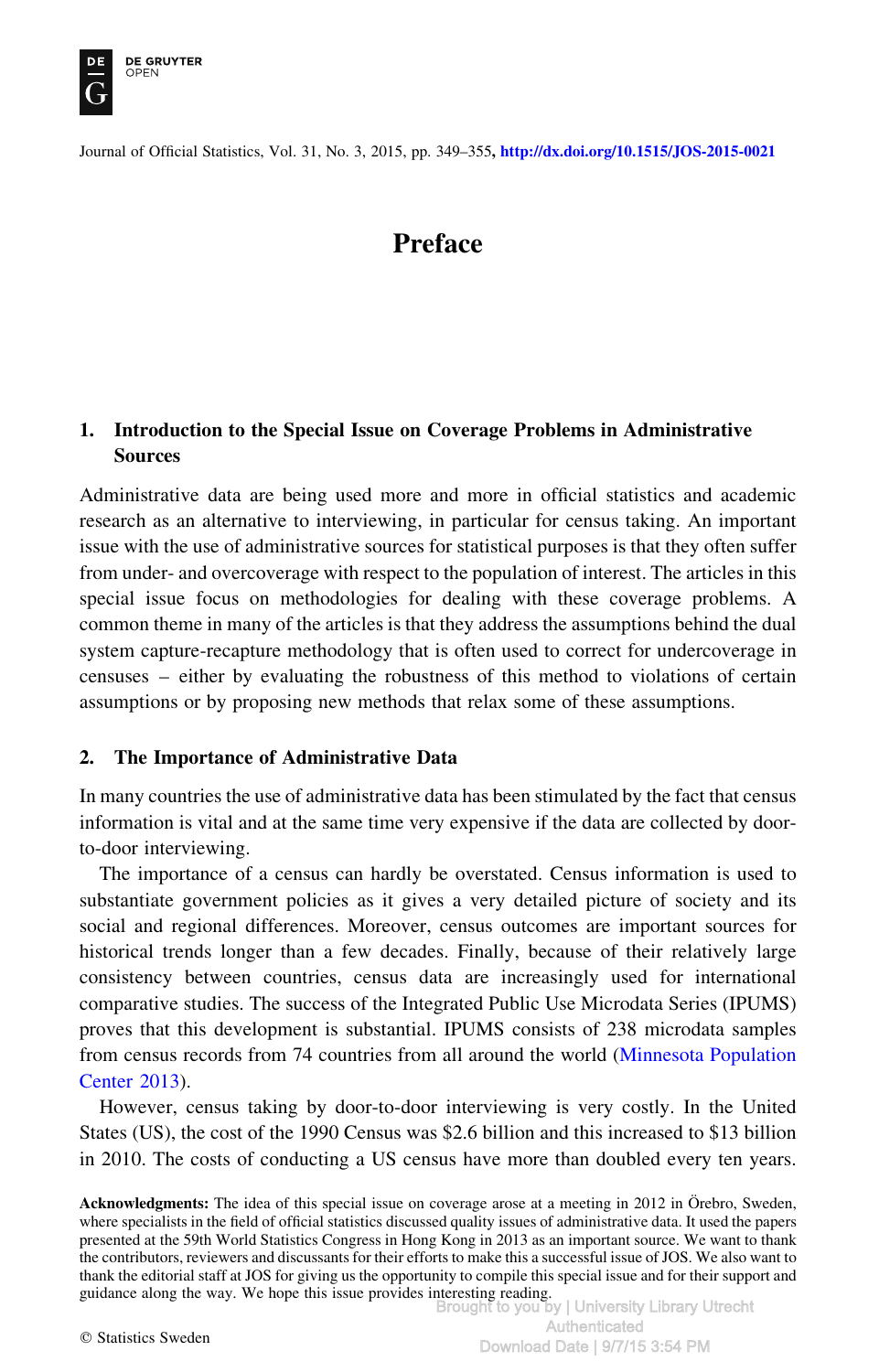In England and Wales, the door-to-door census of 2011 cost was 482 million British pounds. The 2001 census cost was less than half that amount: 210 million pounds (Economist, 2 June 2011).

Therefore, countries are looking for more cost-effective alternatives. One popular way to reduce costs is to make use of administrative records like population, tax, or health registers, and, if these sources do not cover all information that is needed, to combine these sources with data from sample surveys. Denmark was the first country in the world to conduct a completely register-based census as early as 1980. In 1990, Finland was the next to follow and thus reduced the costs for the census by more than 90% between 1980 and 1990 ([Ruotsalainen 2011](#page-6-0)). The 2011 census is exclusively register-based in the Nordic countries, Austria, Belgium, Slovenia, and Switzerland, while Germany, Netherlands, Latvia, Lithuania, and Israel rely heavily on registers ([UNECE 2014](#page-6-0); [Bechtold 2013\)](#page-5-0). The costs for register-based censuses are much lower than the costs of traditional censuses: for example, the 2011 census in Denmark cost only \$0.07 per head of the population, compared to \$40.17 for the US Census [\(UNECE 2014, 64\)](#page-6-0).

#### 3. Coverage Problems Defined

Censuses are very important for giving a detailed picture of the social and regional differences in each country. To fulfil that role, they should cover the entire population and only the population. However, both a traditional census and a register-based census have coverage problems. The traditional census could miss parts of the population due to incomplete address files and nonresponse. Register-based censuses could miss parts of the population because not all elements of the population are registered. In both cases, this might lead to undercoverage. Another problem is that registers erroneously include individuals that are no longer part of the population. This leads to overcoverage. This could be the case, for example, if removals, emigrations and deaths have been registered with a certain time lag. Administrative delay is an important source of error in administrative data [\(Bakker and Daas 2012;](#page-5-0) [Zhang 2012\)](#page-6-0).

The usual way of census coverage evaluation is to conduct a postenumeration survey (or coverage measurement survey) to the census data in order to estimate the total population size using capture-recapture methods. For that purpose, a register could also be used instead of the postenumeration survey. This is also known as dual-system estimation (e.g., [Hogan 1993](#page-6-0); [Brown et al. 2006;](#page-5-0) [Chen et al. 2010](#page-5-0); [Sadinle and Fienberg 2013;](#page-6-0) [Baffour et al.](#page-5-0) [2013\)](#page-5-0). In most cases, log-linear models are used to estimate the size of the population and the part missed by the observed data.

The quality of the outcomes of capture-recapture methods with two sources rely on five assumptions ([Bishop et al. 1975](#page-5-0); [International Working Group for Disease Monitoring and](#page-6-0) [Forecasting 1995](#page-6-0)):

- 1. The probability of being in the second source does not depend on the probability of being in the first source.
- 2. The probabilities are homogeneous across all elements in at least one source, or, if probabilities are heterogeneous in both sources, the sources of heterogeneity are unrelated (see [Van der Heijden et al. 2012\)](#page-6-0). Brought to you by | University Library Utrecht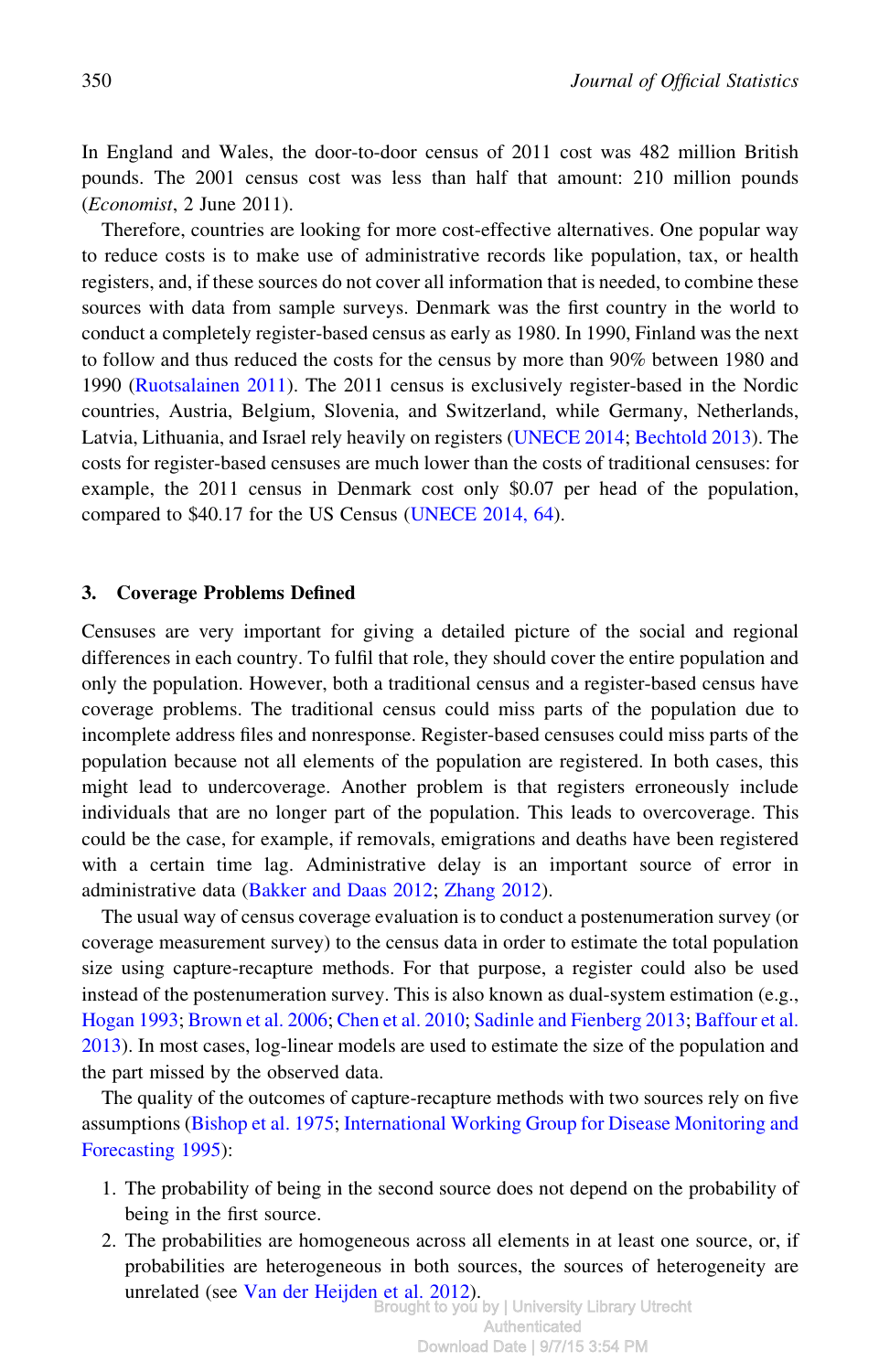- 3. The population is closed, that is, there are no individuals entering or leaving the population during the period of observation.
- 4. The elements of the population in the two sources can be perfectly linked.
- 5. There are no erroneous captures in either the first or second source.

Violating these assumptions can cause severe bias in the population size estimates. In particular, violation of perfect linkage and independence can lead to serious bias [\(Brown](#page-5-0) [et al. 2006;](#page-5-0) [Baffour et al. 2013;](#page-5-0) [Sadinle and Fienberg 2013](#page-6-0)).

To fulfil the needs of the main users of the census, the information on the total population should have all the details, much more detail than the cross table of the covariates. These needs can be fulfilled by weighting the data of individuals in the census, be it a traditional door-to-door census or a register-based census. Here the estimation of the total population by the cross table of the covariates in the log-linear model can be used as a weighting frame for the construction of the weights. The success of this procedure depends on the association between the variables used for the construction of the weights and the target variables on the one hand, and the probability of being missed in the administrative data on the other hand, because it is similar to weighting procedures correcting for selective nonresponse in household surveys. The higher the associations, the better the estimates become (Särndal et al. 1992, 588-589; [Bethlehem](#page-5-0) [et al. 2011,](#page-5-0) 207-246).

An increasing number of countries use administrative data not only for census purposes, but also for their regular production of official statistics and for academic research. The coverage problems that occur in the register-based censuses are similar to other fields of interest. In this special issue, we present a number of methodological studies that address important aspects of the methodological problems in estimating population sizes and other official statistics with administrative data and suggest solutions for some of them.

#### 4. In this Issue

Nine studies are presented, each dealing with specific aspects of the methods for estimating under- or overcoverage. All studies deal with undercoverage, and several deal with overcoverage as well.

Gerritse, Van der Heijden, and Bakker study undercoverage of linked data sources and methods to remedy this using dual-system estimation. The sensitivity of the population size estimates is studied for violation of the assumption that in dual-system estimation the inclusion probabilities of two sources are independent (this is Assumption 1 discussed above). They simulated this with or without covariates, using log-linear models with offsets. In their simulation with real data they found that under certain circumstances, this sensitivity is high and leads to implausible results. If the first source has a better coverage than the second source, then the sensitivity is higher compared to when the coverage of the first source is lower. They also studied models in which a covariate is only available in one of the two sources, which is a rather common situation. They show that, in accordance with [Zwane and Van der Heijden \(2007\)](#page-6-0) and [Van der Heijden et al. \(2012\),](#page-6-0) ignoring covariates that are related to the inclusion probability may lead to biased estimates.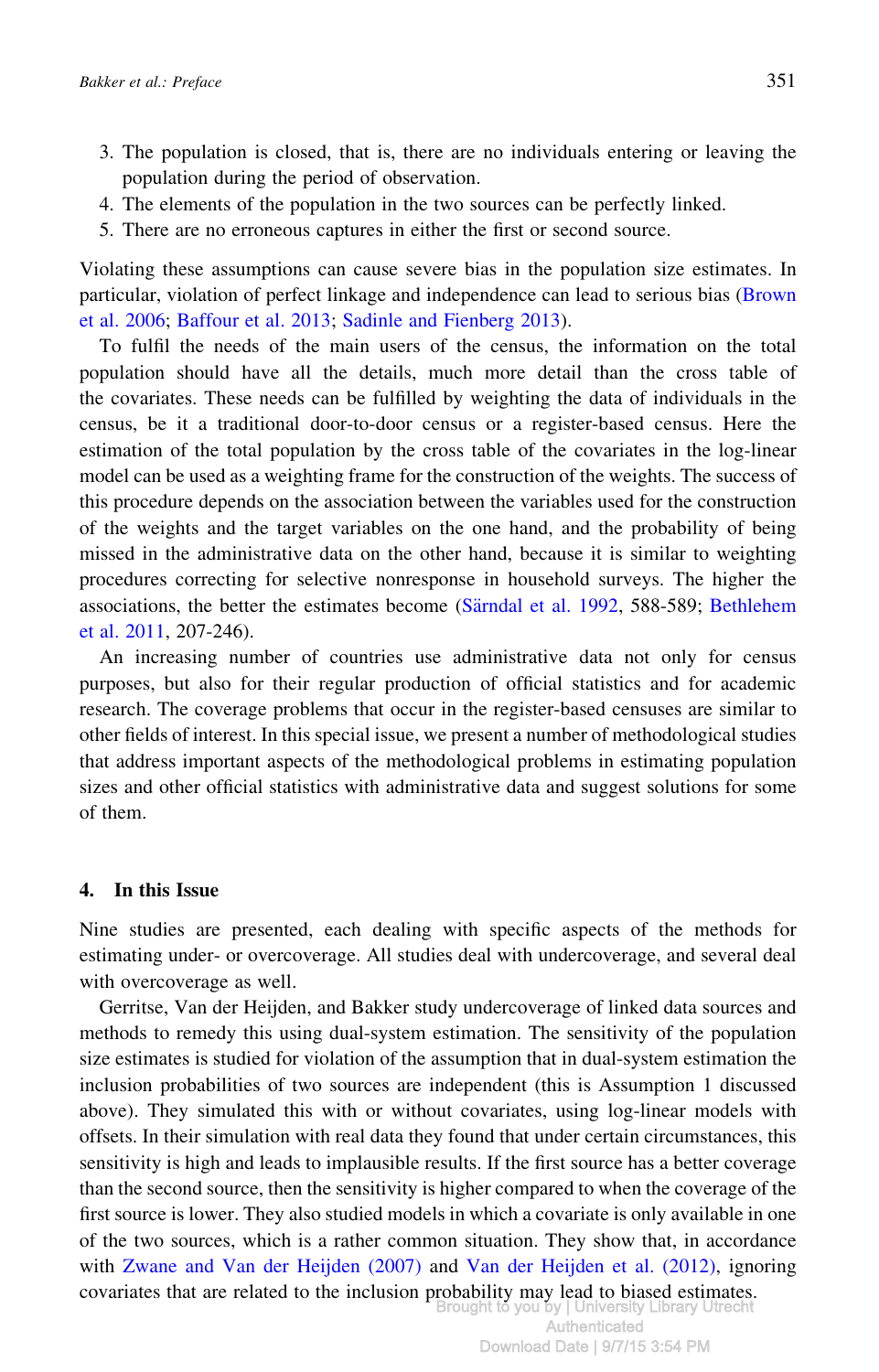If overcoverage occurs, there are erroneous captures in either the first or second source or in both sources. This is a violation of Assumption 5 of dual-system estimation discussed above. The article of Zhang proposes models that take into account both over- and undercoverage. His models are developed for (i) two lists that may both have over- and undercoverage and (ii) an additional coverage survey. Assumptions are that the additional coverage survey has only undercoverage, and that the additional coverage survey can be completely linked to the two lists. Simulations suggest the usefulness of the models proposed and this may prove to be a promising direction for solving applied problems where overcoverage plays a role. The models also deal in some way with Assumption 3 discussed above, that of a closed population.

When administrative data are used for the census or other official statistics, most of the time different administrative sources are combined to produce the desired tables. However, record linkage is not an error-free process. Missed links can lead to undercoverage and incorrect links can lead to overcoverage [\(Bakker and Daas 2012](#page-5-0)). Both missed links and incorrect links are violations of the abovementioned Assumption 4, which states that individual records can be perfectly linked. There has been an explosion of record-linkage applications, yet there has been little work on making correct inference using such linked files. When the possible existence of these errors is not taken into account, however, this may lead to biased inferences. Chipperfield and Chambers develop a method of making inferences for the measurement of binary variables in the population when record linkage is not an error-free process. In particular, they develop a parametric bootstrap approach to estimation which can accommodate sophisticated probabilistic record linkage techniques that are widely used in practice (e.g. 1-1 linkage, i.e., where every record on one file is linked to a distinct and different record on the other). The article demonstrates the effectiveness of this method with a simulation and an application to real data.

Another article on linkage, and hence on a violation of Assumption 4, is provided by Di Consiglio and Tuoto. They build on earlier work by [Ding and Fienberg \(1994\).](#page-5-0) Ding and Fienberg proposed estimators corrected for linkage bias, and Di Consiglio and Tuoto provide a generalization of these estimators. The method is illustrated with an application to real data to estimate the number of casualties due to road accidents, integrating data from two registers. Simulated data are used to show the benefit of the proposed new method over the existing estimators.

In England and Wales, several alternatives to a traditional census have been evaluated in the Beyond 2011 programme. The recommended option for 2021 makes use of administrative data. In England and Wales, the National Health Service Patient Register (NHSPR) is the most comprehensive administrative source. It covers everyone registered with a general practitioner (GP). However, it is known that direct estimates from the NHSPR of the population size by sex, age, and region are biased due to a variety of problems, such as administrative delays when people change GPs, persons being registered more than once, and so on. This may be seen as 'local' overcoverage and hence as a violation of Assumption 5. Yildiz and Smith determine which population groups are not well presented in the NHSPR and propose a method for correcting for the inaccuracies. For this purpose, they combine the NHSPR with marginal information on sex, age, and region from an auxiliary source, which is supposed to provide unbiased estimates at a<br>Brought to you by | University Library Utrecht Brought to you by | Univ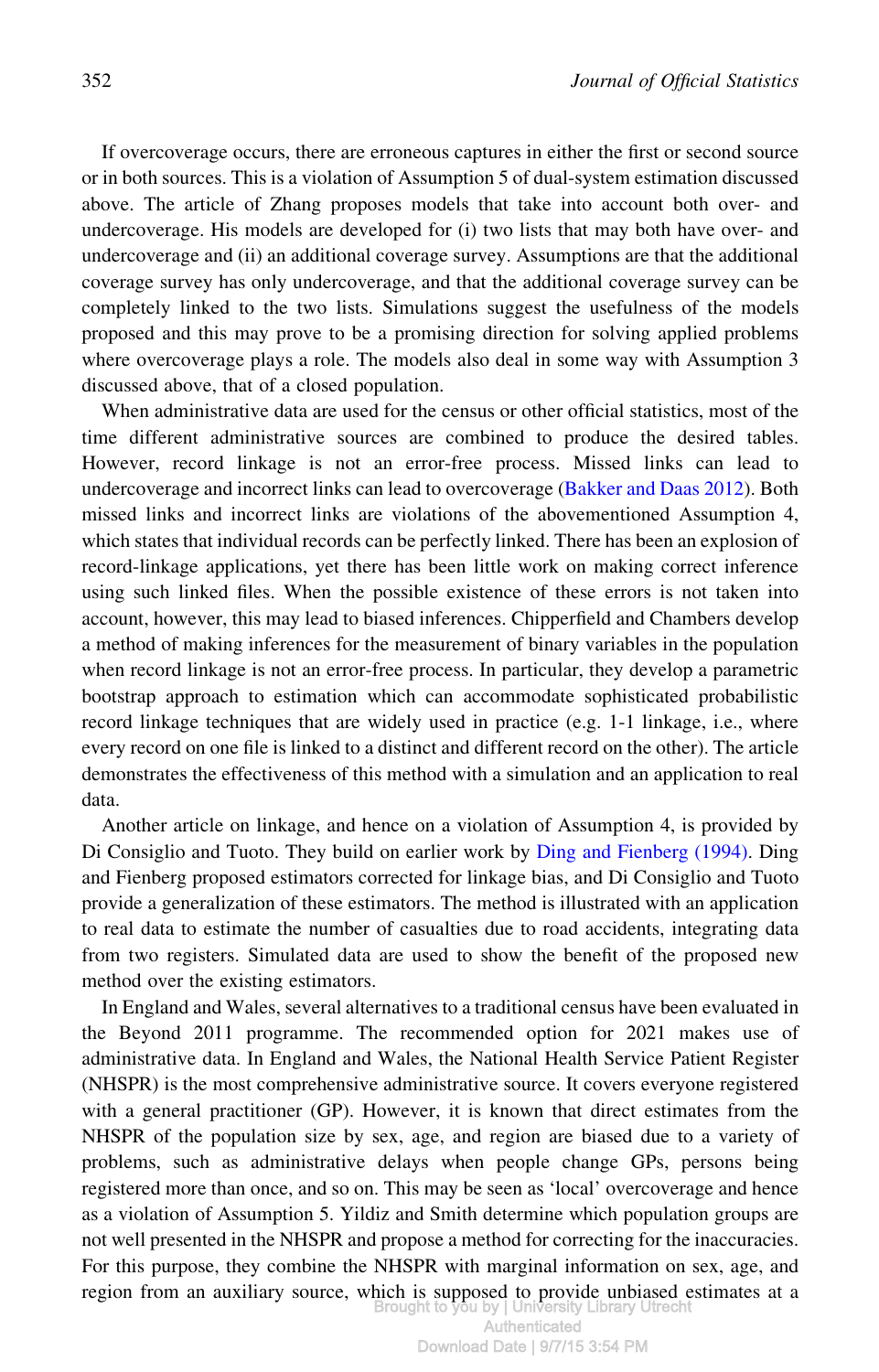regional level, keeping the higher-level interaction structure intact. Population counts are estimated by using different log-linear models with offsets that take care of the interaction structure. In their application, they use auxiliary information from the 2011 Census. However, in the future marginal information from other data structures may be used to correct for bias in the NHSPR.

In the study of Blackwell, Charlesworth, and Rogers, the quality assurance of the 2011 Census of England and Wales is discussed. This quality in terms of coverage has been determined by linking the traditional census data to administrative sources. The Office for National Statistics (ONS) has invested a lot of effort in the process of linking those data. The linking strategy reflected the hierarchical structure of people living within and across addresses and included evidence from the census field operation. Patterns of differential coverage in the different administrative sources emerged.

Bryant and Graham have a different approach to deriving population estimates from multiple administrative data sources with undercoverage. They do not combine different administrative sources at the individual level by record linkage, but at an aggregate level: the cell count. The overall model contains submodels describing regularities within demographic processes and the relations between the demographic processes and the available datasets. They use Bayesian methods, because this makes it possible to account for different sources of uncertainty. Coverage rates are used as a diagnostic and as an important source to weight the data. They apply this method to data from New Zealand and try to estimate the population by age (5-year groups), sex, time and region. The process of deriving the weights is automatic and data driven. They show that their approach is promising, in particular if for some reason you are not able to perform high-quality record linkage at the individual level.

A final article deals with coverage but is not directly linked to the population census. Coverage problems could also occur if units are wrongly classified, for example if addresses are wrongly classified by region. This can lead to a net undercoverage if the balance between erroneously assigned units and erroneously unassigned units is negative, and it can lead to a net overcoverage if this balance is positive. The study of Burger, Van Delden, and Scholtus applies a resampling method to assess the sensitivity for sourcespecific classification errors in mixed-source statistics, such as an enterprise register and survey. The method can be used for deciding how to allocate resources in the production process of statistics. They applied the method to short-term business statistics suggesting that shifting classification resources from small and medium-sized enterprises to large ones may have no effect on the accuracy, because the gain in precision is offset by the creation of bias.

At the end of this issue, Raymond Chambers, Anders Holmberg, and Stephen Fienberg tie these manuscripts together in insightful ways. Chambers focuses on the articles of Burger et al., Gerritse et al., Di Consiglio and Tuoto, and Zhang, which have in common that they deal with measurement error methodology for official statistics. He argues that the difference is that Burger et al. and Gerritse et al. only point out deficiencies when assumptions are not met, but that Di Consiglio and Tuoto and Zhang try to come up with solutions. Anders Holmberg comments on all articles from the perspective of the tasks of offices of national statistics and his own personal experiences. Fienberg discusses all contributions and provides additional links of these articles to the literature, to work on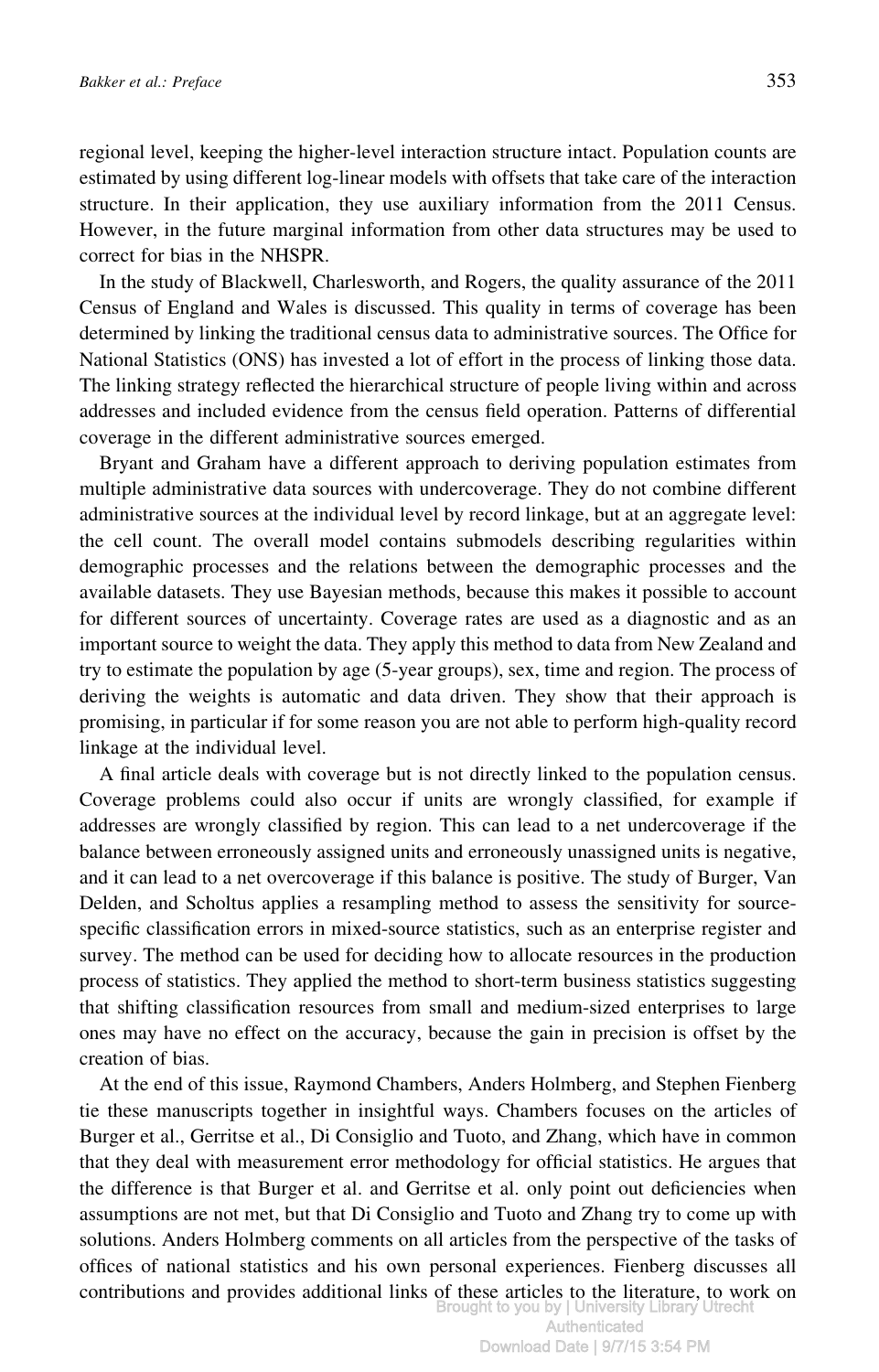<span id="page-5-0"></span>official statistics in the U.S. as well as to his own work. Moreover, he sketches a research programme to continue the research on the most important topics discussed in this special issue. It is definitely worth taking the time to study these comments in addition to the contributions of the authors.

> Bart F.M. Bakker Team Methodology, Statistics Netherlands, and VU University, The Netherlands. Email: bfm.bakker@cbs.nl

> Peter G.M. van der Heijden Department of Methodology and Statistics, Utrecht University, The Netherlands, and University of Southampton, UK. Email: P.G.M.vanderHeijden@uu.nl

> Sander Scholtus Team Methodology, Statistics Netherlands, The Netherlands. Email: s.scholtus@cbs.nl

### 5. References

- Baffour, B., J. Brown, and P.W.F. Smith. 2013. "An Investigation of Triple System Estimators in Censuses." Statistical Journal of the IAOS 29: 53–68.
- Bakker, B.F.M. and P.J.H. Daas. 2012. "Methodological Challenges of Register-Based Research." Statistica Neerlandica 66: 2–7.
- Bechtold, S. 2013. "The New Register-Based Census of Germany a Multiple Source Mixed Mode Approach." In Proceedings of the World Statistics Congress, August 25-30, 2013, Hong Kong (pp. 259–264). Available at: [http://2013.isiproceedings.org/](http://2013.isiproceedings.org/Files/IPS027-P2-S.pdf) [Files/IPS027-P2-S.pdf](http://2013.isiproceedings.org/Files/IPS027-P2-S.pdf) (last accessed June 19, 2015).
- Bethlehem, J., F. Cobben, and B. Schouten. 2011. Handbook of Nonresponse in Household Surveys. Hoboken, NJ: John Wiley & Sons.
- Bishop, Y., S. Fienberg, and P. Holland. 1975. Discrete Multivariate Analysis, Theory and Practice. New York: McGraw-Hill.
- Brown, J., O. Abbott, and I. Diamond. 2006. "Dependence in the 2011 One-Number Census Project." Journal of the Royal Statistical Society: Series A (Statistics in Society) 169: 883–902.
- Chen, S.X., C.Y. Tang, and V.T. Mule, Jr. 2010. "Local Post-Stratification in Dual System Accuracy and Coverage Evaluation for the US Census." Journal of the American Statistical Association 105: 105–119.
- Ding, Y. and S.E. Fienberg. 1994. "Dual System Estimation of Census Undercount in the Presence of Matching Error." Survey Methodology 20: 149–158. Brought to you by | University Library Utrecht